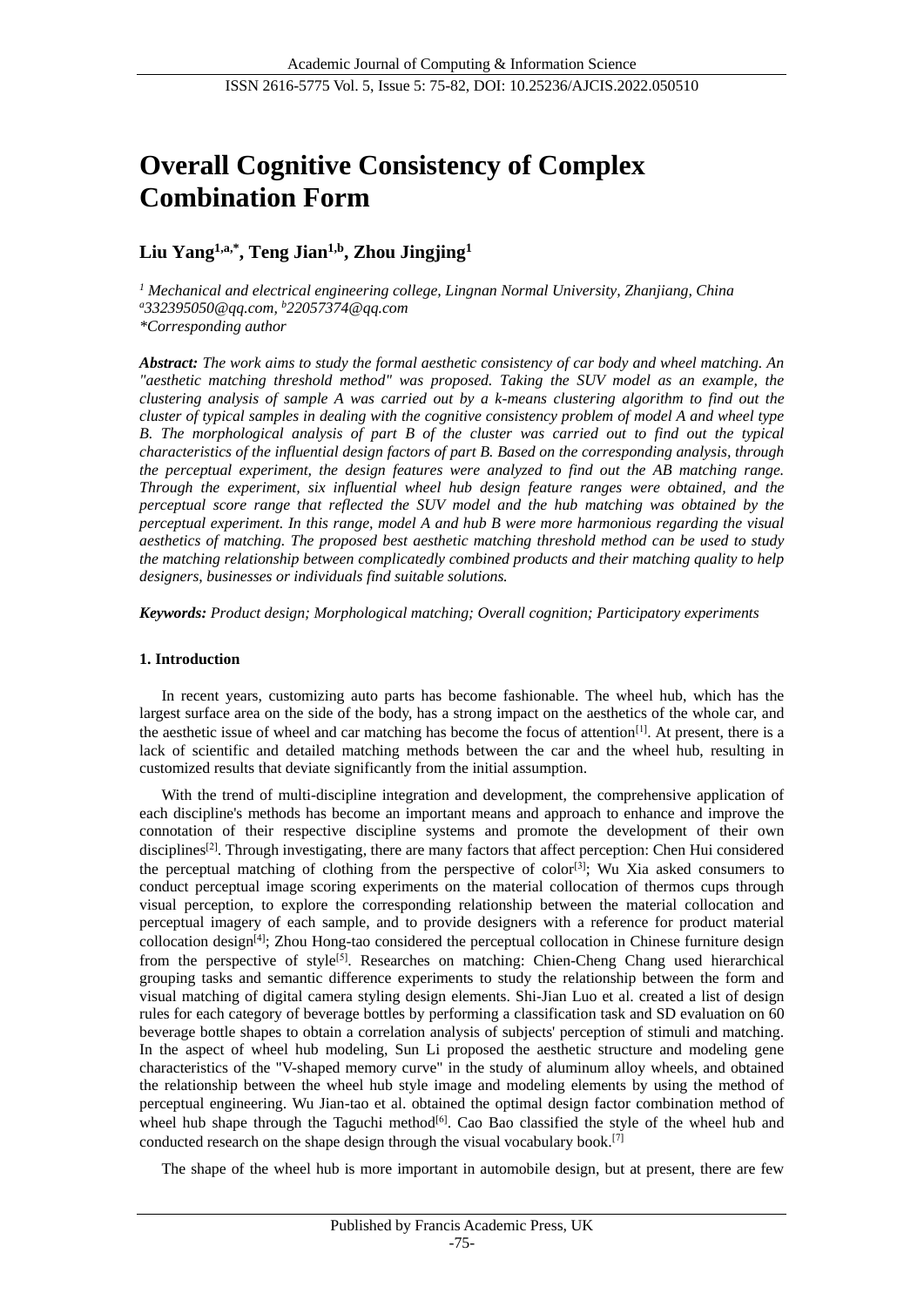studies considering the aesthetic matching of wheel and car from the perspective of shape, and most of the cognitive research on form matching is still in the aspect of the perceptual intention between a single product and users. There is very little research on the components of complex combined forms and almost zero in terms of wheel-car matching. Therefore, in order to provide a reasonable suggestion for wheel hub customization, a design method for wheel-car matching based on user perception is proposed here. By applying this method, the overall cognitive consistency of wheel-car form matching is investigated.

#### **2. Wheel and Car aesthetic matching threshold method**

The "2016 China Automobile Industry Development Report" pointed out that the current development trend of China's automobile consumption market is multi-user and multi-purpose SUV models. With the advent of the era of personalized consumption, consumers have a hot demand for the customization of SUV models<sup>[8]</sup>. Therefore, the SUV model is taken as the research object here, and the wheel-car matching of the SUV car is studied through three steps.

#### *2.1. Building a dataset of SUV models*

SUV is a sport utility vehicle with neat lines and a slightly square shape, which is between a sedan and an off-road vehicle. In the current market, in order to make cars more selling, cross-border models are launched, which blurs the boundaries of model classification and causes errors in model judgment. Here, the k-means clustering algorithm is used to cluster and analyze 212 model samples, so as to find out the cluster of SUV models, avoiding the subjectivity and error of manual classification, and the cumbersome manual classification<sup>[9]</sup>.

The k-means clustering algorithm can quickly cluster the samples. After verifying the accuracy of the clustering results, the typical SUV samples are classified by the nearest neighbor classification method, and the classic SUV samples finally are divided into SUV clusters.

#### *2.2. SUV model samples have been equipped with wheel hub common feature extraction*

Through the product morphological analysis method, the assembled wheels of the samples in the SUV cluster found in step 1 are analyzed according to the modeling factors from three aspects: component characteristics, spatial layout, and geometric characteristics<sup>[10]</sup>, so as to identify the common characteristics of typical design factors. And these are the typical form features of wheels matched to SUV models on the market today.

When dealing with problems, the product morphological analysis method divides the research object into some basic components, and then deals with a certain basic component separately<sup>[11]</sup>, provides various solutions to the problem separately, and finally forms a general solution to the entire problem.

## *2.3. Analysis of the typical form and characteristic range of the SUV model adapting wheel hub*

In order to determine the aesthetic range of the wheel shape matched by the SUV model, step 3 conducts a corresponding analysis on the form characteristics of the typical SUV wheel hub found in step  $2^{[12]}$ , and under the condition that the typical form characteristics of other wheel hubs remain unchanged, each factor affecting the wheel hub shape is analyzed. Change analysis was carried out, and a 7-level Likert scale was established. Through perception experiments, subjects were invited to score and rank the aesthetic degree of wheel and car perception matching, and finally obtained the critical value of aesthetic matching.

The judgment of aesthetic matching comes from the subject's perception, and that is, perceptual perception. Through user ratings, positive and negative formal features can be identified to find aesthetic thresholds for SUV wheel-car matching.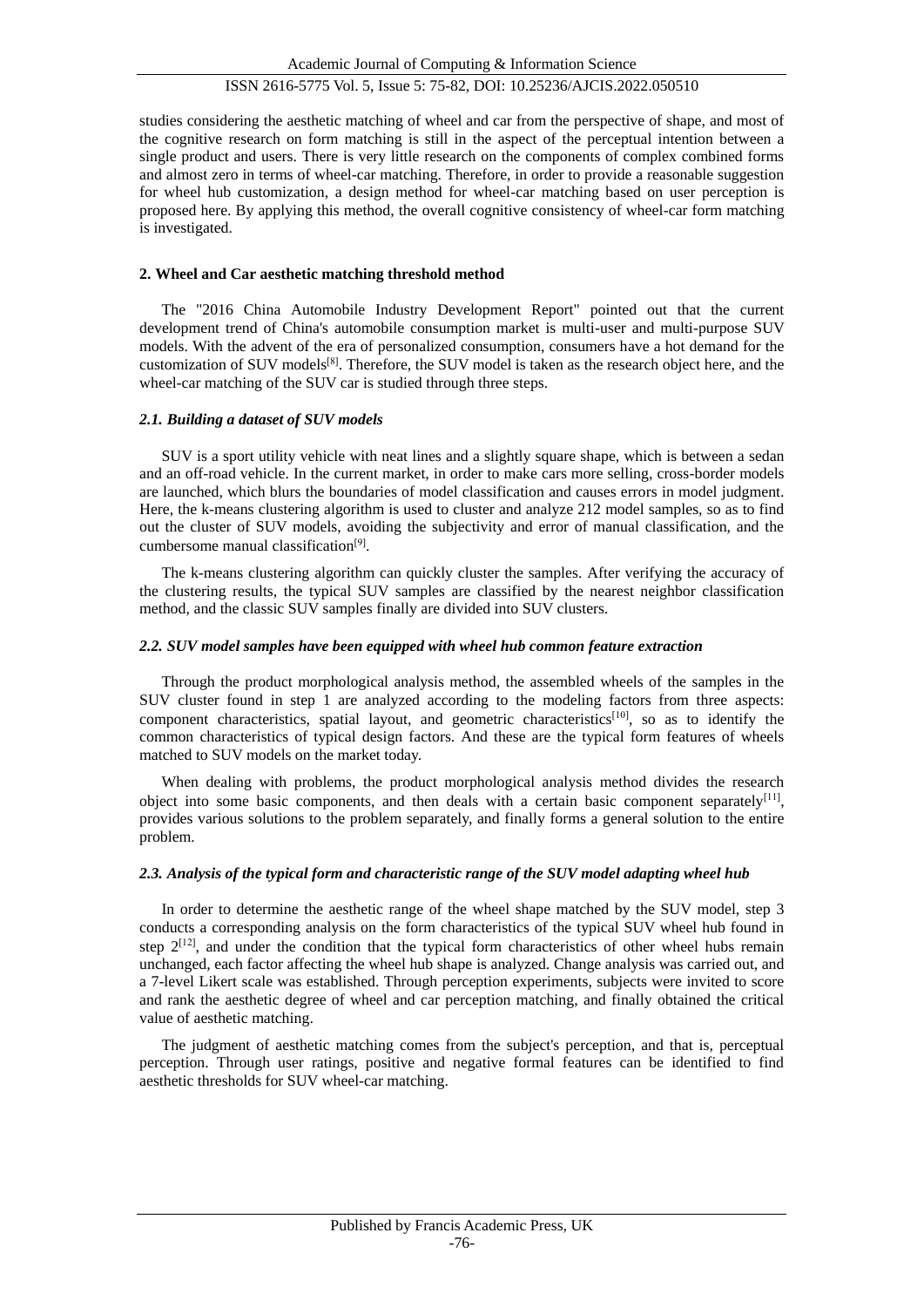#### **3. Experimental procedure and result**

#### *3.1. Graphical filter*

Before the start of the experiment, samples of SUV models and wheel types with typical characteristics were established firstly, which are: The SUV model A1 with the highest sales in the past 3 years (HAVAL H6, from the data officially released by Sohu Motors in 2016) and the SUV sample A2 with the highest styling evaluation (Land Rover Discovery, from the word-of-mouth rankings officially released by Sohu Motors in 2016), as well as the wheel type sample B1 with the highest sales volume for SUV models (AEZ dark yacht wheel, the source is the No. 1 sales volume of SUV wheel modification provided by Tailing hui's official website), and a typical example configuration file is shown in Table 1. Then, 200 sideways pictures of different types of cars are randomly selected from the official websites of each brand of the automobile as samples to form a random model sample library A (A3, A4, ... A202).

After the model samples A1 and A2 are determined, three wheel types with the highest matching degree in the market are respectively found, and the samples A1B1, A1B2, A1B3, and A2B1, A2B2, A2B3 are composed as typical wheel type samples. And the first 3 models on the market that match the wheel type B are also found, consisting of samples BA1 (Audi O7), BA2 (Porsche), and BA3 (Touareg).

In order to conduct research from the aspect of morphology more clearly, the 212 samples obtained are processed uniformly through photoshop software here $[13]$ , and factors irrelevant to the sample research, such as color, material, etc., are deleted, and the modeling factors are only retained so that computers and the subjects can conduct research more intuitively and get accurate experimental results.

#### *3.2. Building a dataset of SUV models*

A total of 3 tests were carried out, and the chassis height, body height, and vehicle outline were taken as the main features to distinguish the types of cars. The results show that the accuracy of clustering through the outer contour of the body reaches 85%, and the effect is better than others. Therefore, the classification of car models from body contours will be studied, and the following is a detailed introduction.

| Sample         | Description                                                                    | Representative car | Design sample |
|----------------|--------------------------------------------------------------------------------|--------------------|---------------|
| A <sub>1</sub> | The SUV model<br>with the highest<br>sales in the past 3<br>years              |                    |               |
| A2             | The SUV sample<br>with the highest<br>styling evaluation                       |                    |               |
| B1             | The wheel type<br>sample with the<br>highest sales<br>volume for SUV<br>models |                    |               |

| Table 1: A typical example configuration file |  |  |
|-----------------------------------------------|--|--|
|                                               |  |  |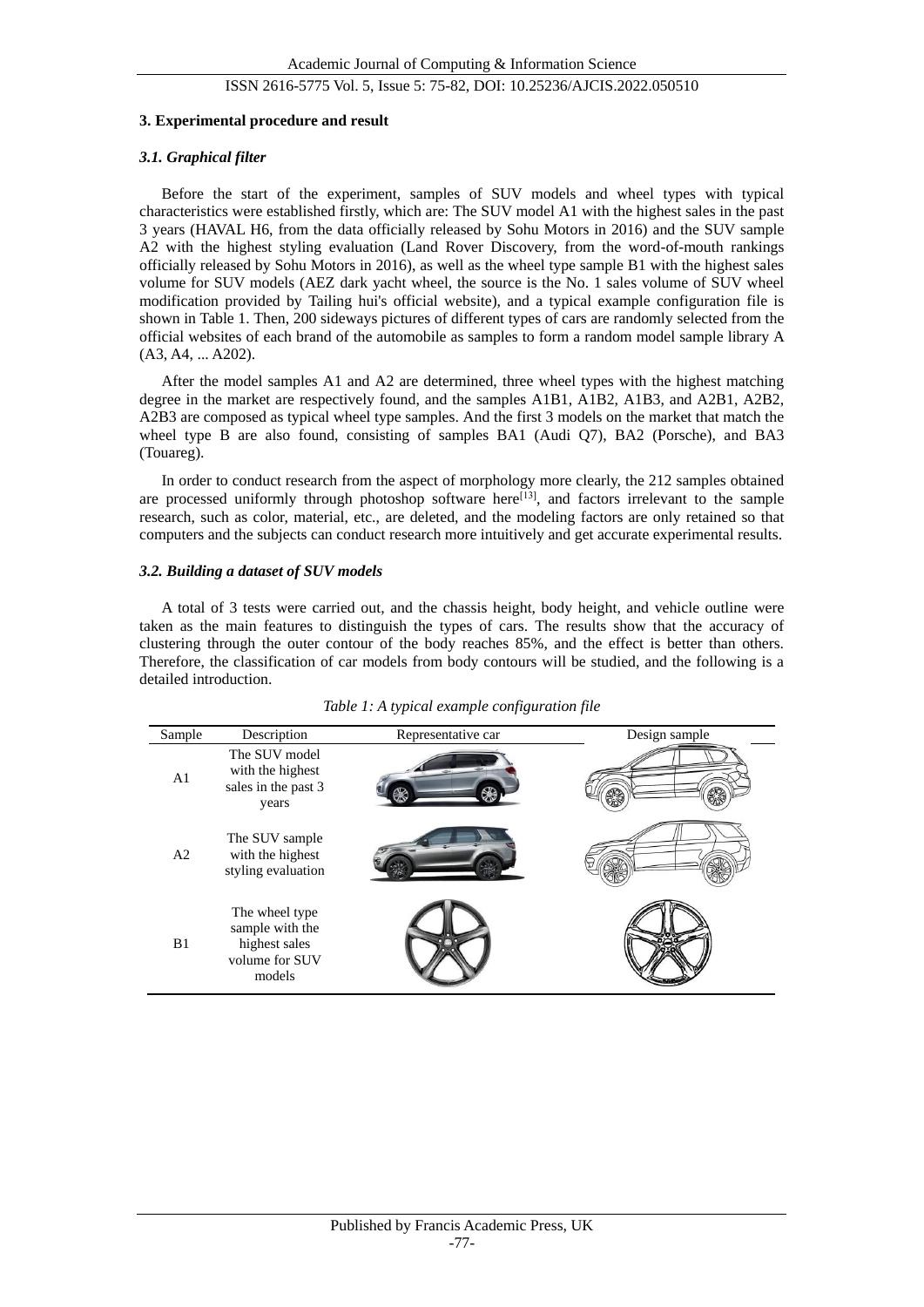

*Figure 1: Model classification results*

The 209 car model samples (50 of them have marked samples, the purpose is to test the effectiveness of feature selection) are binarized through MATLAB, the outer contour of the model is extracted, and the Pearson correlation coefficient between the samples is calculated to obtain the similarity matrix. The models are clustered using the K-means clustering algorithm. Finally, the typical samples are classified according to the nearest neighbor classification method. After multiple experiments, the samples were finally divided into 4 clusters, and the model classification results are shown in Figure 1.

The classification result indicates that A1, A2, and B are in the same cluster, indicating that the model cluster representing the SUV has been determined and marked as 3 in MATLAB. After sorting, the SUV models are summarized. From the summary results, it can be seen that the models in cluster 3 are similar but the wheel types are different.

## *3.3. SUV model samples have been equipped with wheel hub common feature extraction*

In this experiment, the wheel types of the sample clusters were first summarized, and the summary of the SUV wheel types is shown in Figure 2, and then the product shape analysis method was used to analyze the wheel shapes, and the wheel shape analysis is shown in Figure 3. During the analysis, 5 senior wheel designers from the local area were invited as experts. Through careful analysis by the expert group, the typical form characteristics of each sample wheel type were identified.



*Figure 2: SUV wheel type summary*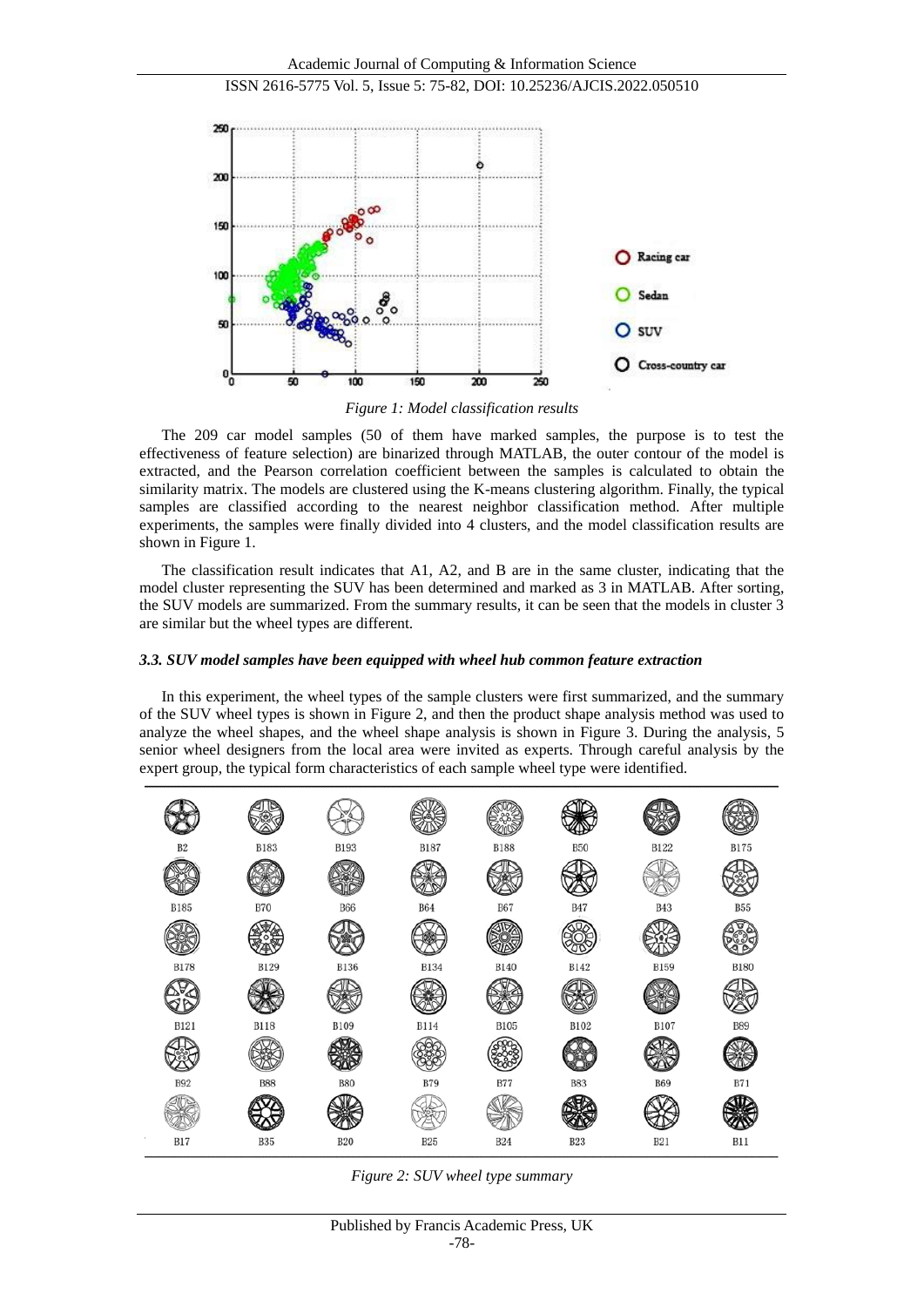#### *3.3.1. Wheel shape analysis*

The important component feature is the number of spokes; the spatial layout and composition methods include conventional, rotating, branch, stacking, and hole types; the center offset includes positive offset, zero offset, and negative offset; the connection methods of spokes and rims include overlapping and inscribed; geometric features of spoke styles are triangular, square and round; spoke connection methods are pointed, curved and straight.

Through the morphological analysis of the sample wheel types in cluster 3, the morphological characteristics of typical wheel type designs based on SUV models in the current market and the approximate matching critical value range are summarized. It is preliminarily considered that the shape design of the wheel hub based on SUV models should meet the requirements of the number of spokes ranging from 5 to 8 spokes, the composition method of conventional type/branch type, the central rim surface of flat/concave, and the connection method of spokes and rims to be lap/inner. The common features of the inlay, the spoke-style are square/triangular, and the spoke connection method is sharp/arc angle. On the contrary, the number of spokes is less than 5 spokes and more than 9 spokes, and the structure is reversed such as rotation or holes. We think this may not be suitable for SUV models. In order to verify the accuracy of the experimental results in 2.3 and find the exact range of the final aesthetic critical value, further analysis is required.



*Figure 3: Wheel analysis*

## *3.4. Analysis of the typical form and characteristic range of the SUV model adapting wheel hub*

According to the common feature extraction task in 2.3, the typical wheel design features of SUV models can be identified. This program is based on the found typical design features, through correspondence analysis and perception experiments to obtain the morphological matching critical value<sup>[14]</sup>.

This test provides sample A2 of the most popular SUV models in China in the past three years; typical wheel design sample (change the design variables to be studied under the condition that other typical design variables remain unchanged); subjects, 20 users with SUV cars (14 males, 6 females, average age 35 years old), they selected according to the following characteristics: (1) at least 3 years of driving experience; (2) white-collar class, these characteristics are the most representative typical young Chinese driver.

## *3.4.1. Research on the aesthetic critical value of different spoke styles*

As an important factor affecting the design of the wheel hub, the spoke style plays a vital role in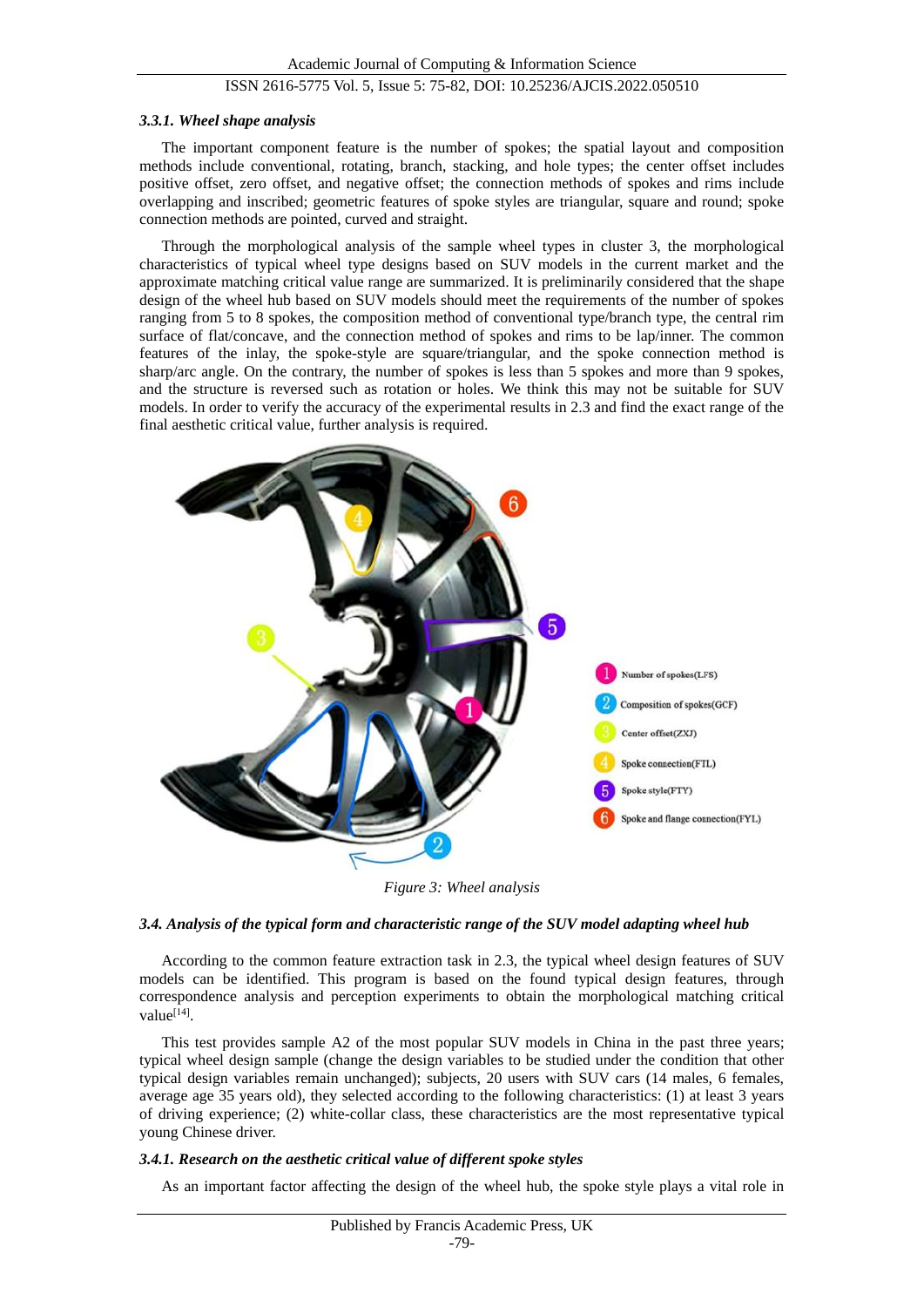wheel-car matching. Different spoke styles bring people different perceptions. The spoke-plate spokes give people a stable and solid feeling, and the spoked spokes give people light and fast perception. According to the morphological analysis results of the wheel hub in 2.3, in this test, the wheel spokes are analyzed from 3 morphological categories: triangle, circle, and square. A total of 13wheel samples are built to study the matching quality ranking of different spoke styles.

The experimental results show that, by analyzing the matching scores of 20 subjects, it is found that when studying the morphological characteristic of spoke pattern, the matching quality appears in a tie. According to the degree of satisfaction from high to low, the matching quality of the hub is identified, and three groups with the worst matching quality can be found, namely: convex square, concave curve equilateral triangle and circle. In addition to these three spoke styles, the matching scores of other spoke styles and SUV models are all above 0, which indicates that the matching threshold of the spoke styles that conform to the user's psychological fit is in addition to these three methods. The summary is as follows: Inverted triangle (single-spoke straight line, concave curve, double-spoke straight line, convex curve), square (single-spoke straight line, concave curve, double-spoke straight line) and equilateral triangle (single-spoke straight line, double-spoke straight line, convex curve). Among them, inverted triangle and square are the highest aesthetic point of SUV spoke style, and straight-line and concave curve are the most popular spoke forms.



*Figure 4: Corresponding analysis of wheel type characteristic*

## *3.4.2. Identifying the Spoke Connection Method Suitable for SUV Models*

The matching quality ranking of different connection methods is shown in Table 2. It can be seen from the table that the matching average value is too close. After careful analysis by the expert group, it is believed that the feature of the spoke connection method has little influence on the design of the hub.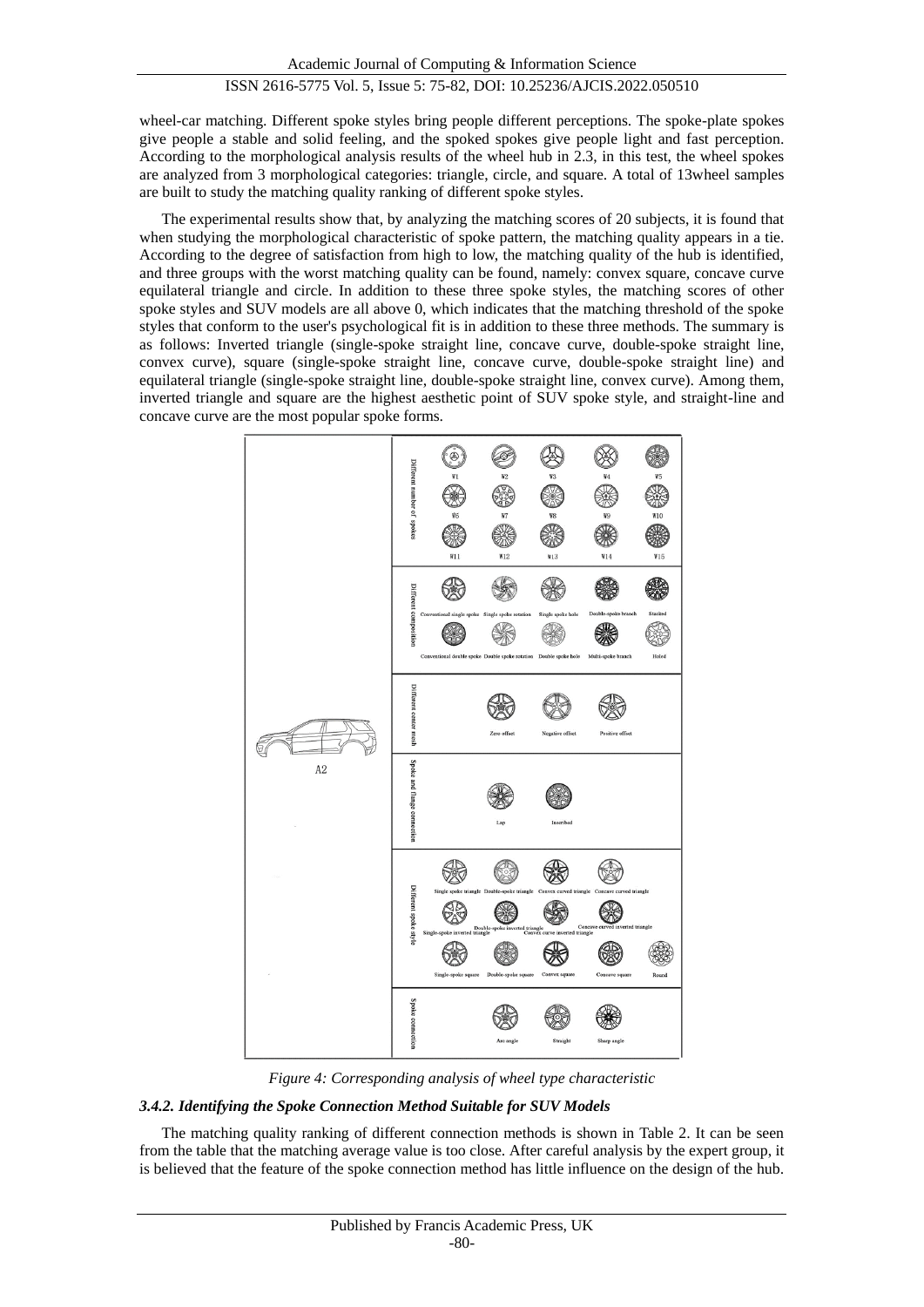Academic Journal of Computing & Information Science

## ISSN 2616-5775 Vol. 5, Issue 5: 75-82, DOI: 10.25236/AJCIS.2022.050510

It doesn't make sense to study how the spokes are connected in isolation, and it should be analyzed under the form changes of other design features. Therefore, we summarize the results of the change of spoke connections under different morphological characteristics by taking the wheel types with high evaluation based on user perception matching in 2.4 as samples: (1) The change of the spoke connection method under the characteristics of the number of spokes, through the study of the samples, it is found that when the number of spokes is large, the morphological matching of the sharp angle makes the overall appearance of the hub more harmonious. When the number is small, the arc angle design can make the wheel shape look more beautiful; (2) The change of the spoke connection method under the characteristics of the composition method, through the analysis of the samples with high matching scores in the composition method research samples, it is believed that the conventional wheel hub composition method matches the arc-angle spoke connection method is more harmonious, and similarly, it is more harmonious to match the sharp-angle type with the structure of the branch and rotating hub; (3) The change of the spoke connection method under the spoke-style feature, through the analysis of the excellent samples in the spoke-style feature, it is found that the straight spoke-style has a good matching quality for different spoke connection methods, but the curved spoke style is only suitable for the structure of the arc angle type. Therefore, the spoke connection methods suitable for SUV models can be summarized as multi-spoke sharp angle type, conventional arc angle type, branch sharp angle type and curved arc angle type.

| Spoke                                                      |                      | Subject number |                 |  |                    |                     |  |          |  |  |                                                                     |  |  |  |  |  |                |          |                |          |
|------------------------------------------------------------|----------------------|----------------|-----------------|--|--------------------|---------------------|--|----------|--|--|---------------------------------------------------------------------|--|--|--|--|--|----------------|----------|----------------|----------|
| connection<br>(FTL)                                        | Average<br>score     |                |                 |  |                    |                     |  |          |  |  | T1 T2 T3 T4 T5 T6 T7 T8 T9 T10 T11T12T13 T14 T15T16 T17 T18 T19 T20 |  |  |  |  |  |                |          |                |          |
| FTL=Arc angle                                              |                      |                |                 |  |                    |                     |  |          |  |  |                                                                     |  |  |  |  |  |                |          |                |          |
| type<br>FTL=Right angle<br>type<br>FTL=Sharp<br>angle type | 1.30<br>1.05<br>1.10 |                | 2 1<br>$-1$ 2 1 |  | 2 -1 2 0 2 1 1 2 2 | $1 \quad 2 \quad 2$ |  | $\Omega$ |  |  | 1 0 2 2 1 1 2 2 1<br>1 0 1 0 2 2 1 1 2 2<br>1 1 1 1 2 0             |  |  |  |  |  | $\overline{2}$ | $\theta$ | $\overline{0}$ | $\Omega$ |

## *3.5. Result*

With the corresponding analysis of typical design features, the matching critical value of wheel shape features based on SUV models was successfully found. Through analysis, it is found that among the features that affect the design of the wheel hub, the number of spokes and the pattern of the spokes account for a large proportion. The critical value of the aesthetic matching of the number of spokes based on SUV models should be between 5 spokes and 11 spokes, and the spoke patterns are dominated by triangles and squares, with straight and concave curves being the most popular forms of spokes. The spoke pattern specifically includes inverted triangle (single-spoke straight line, concave curve, double-spoke straight line, convex curve), equilateral triangle (single-spoke straight line, double-spoke straight line, convex curve) and square (single-spoke straight line, concave curve, double-spoke straight line). For other features that affect the shape of the wheel hub, they have been analyzed in detail here. When doing the wheel-car matching, these influential design features should be fully considered, and the wheel-car matching should be carried out according to their own conditions.

#### *3.6. Design inspection of wheel hub based on SUV models*

Based on the above research methods, here, taking HAVAL H6, which has the highest sales volume in the past three years, as an example, two opposite wheel shapes are designed to match the SUV hub modeling design within the matching threshold as shown in Figure 5, and on the contrary, the SUV hub modeling design beyond the matching threshold is shown in Figure 6. Through the evaluation and analysis of the two schemes, the subjects believe that Figure 5 is more suitable for SUV models than Figure 6, and the score results are 1.8 and 0.6 respectively, which indicates that the wheel-car matching research method here has a certain reference value.